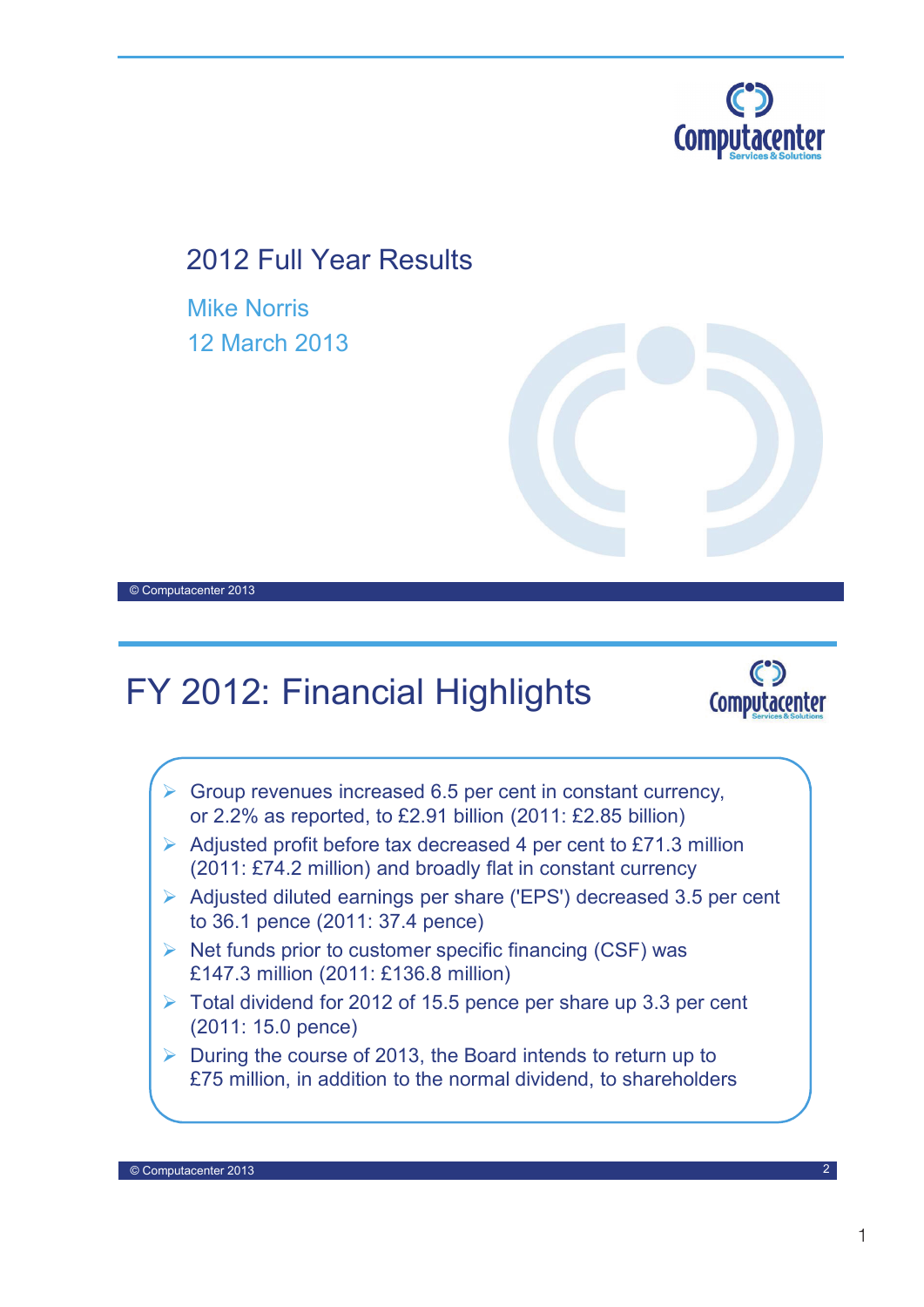# FY 2012: Operating Highlights



3

 $\mathbf C$ **Computacenter** 



start of 2013

© Computacenter 2013

## 2012: growth has its challenges

|                                                    | 2008    | 2009    | 2010    | 2011    | 2012    | 2012 vs<br>2011 |
|----------------------------------------------------|---------|---------|---------|---------|---------|-----------------|
| Turnover (£m)                                      | 2.560.1 | 2.503.2 | 2.676.5 | 2.852.3 | 2,914.2 | 2.2%            |
| <b>*Profit before tax <math>(\text{Em})</math></b> | 43.1    | 54.2    | 66.1    | 74.2    | 71.3    | $-4.0%$         |
| *Diluted EPS (pence)                               | 21.0    | 27.7    | 33.0    | 37.4    | 36.1    | $-3.5%$         |
| Dividend per share (pence)                         | 8.2     | 11.0    | 13.2    | 15.0    | 15.5    | 3.3%            |
| **Contract Base (£m)                               | 439.1   | 478.2   | 523.2   | 554.0   | 615.0   | 11.0%           |
| *Operating Cash flow (£m)                          | 79.0    | 138.0   | 108.0   | 95.5    | 85.2    | $-10.8%$        |

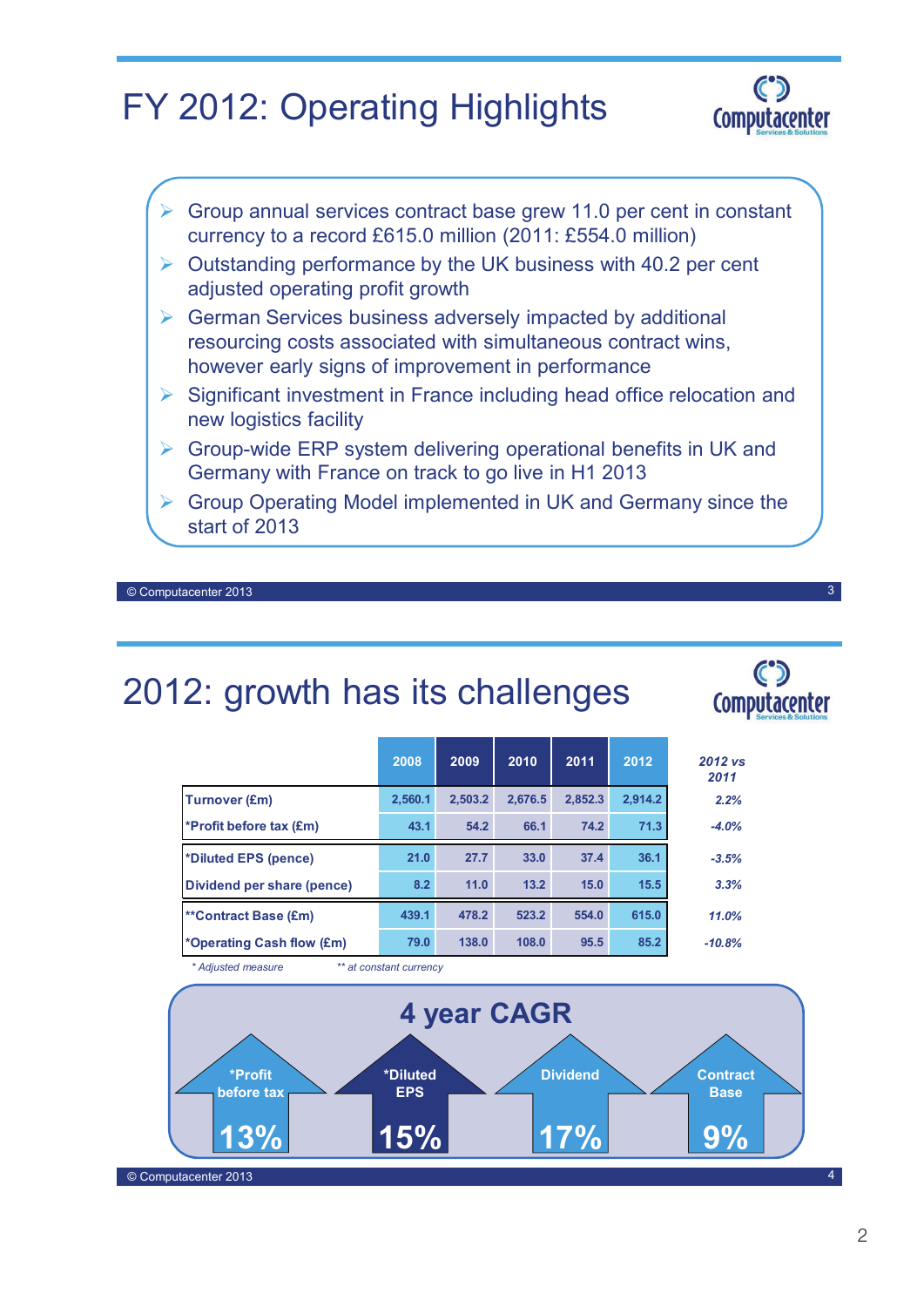

## Financial Review

Tony Conophy 12 March 2013

© Computacenter 2013

## 2012: Group financial results

|                                                                        | FY 2012<br>£m     | FY 2011<br>£m     | Change                 | <b>Constant</b><br><b>Currency</b><br>Change |
|------------------------------------------------------------------------|-------------------|-------------------|------------------------|----------------------------------------------|
| <b>Total Revenue</b>                                                   | 2,914.2           | 2,852.3           | 2.2%                   | 6.5%                                         |
| <b>Adjusted gross profit</b><br><b>Adjusted gross profit %</b>         | 373.2<br>12.8%    | 379.9<br>13.3%    | $(1.8\%)$<br>(0.5%)    | 2.0%<br>$(0.6\%)$                            |
| Other operating expenses                                               | (303.2)           | (307.4)           | $(1.4\%)$              | 2.6%                                         |
| <b>Adjusted operating profit</b><br><b>Adjusted operating profit %</b> | 70.0<br>2.4%      | 72.5<br>2.5%      | $(3.5\%)$<br>$(0.1\%)$ | $(0.2\%)$<br>(0.2%)                          |
| <b>Adjusted net interest</b>                                           | 1.3               | 1.7               | $(25.1\%)$             | (25.3%)                                      |
| <b>Adjusted profit before tax</b>                                      | 71.3              | 74.2              | $(4.0\%)$              | $(0.8\%)$                                    |
| <b>Adjusted tax expense</b><br><b>Adjusted tax rate</b>                | (16.6)<br>(23.3%) | (16.1)<br>(21.7%) | 3.0%<br>(1.6%)         | 4.3%<br>$(1.1\%)$                            |
| <b>Adjusted profit after tax</b>                                       | 54.7              | 58.1              | $(5.9\%)$              | $(2.3\%)$                                    |
| Diluted earnings per share                                             |                   |                   |                        |                                              |
| – Adjusted                                                             | 36.1 <sub>p</sub> | 37.4p             | $(3.5\%)$              |                                              |
| – Statutory                                                            | 32.4p             | 39.3p             | (17.6%)                |                                              |



*Adjusted profit before tax, income tax expense and EPS are stated prior to amortisation of acquired intangibles and exceptional items. Adjusted operating profit and adjusted gross profit is also stated after charging finance costs on CSF*

Income statement rate<br>2012:  $£1 = £1.2$ 2012 :  $£1 = € 1.234$ <br>2011 :  $£1 = € 1.152$  $£1 = £1.152$ 

C°D<br>Computacenter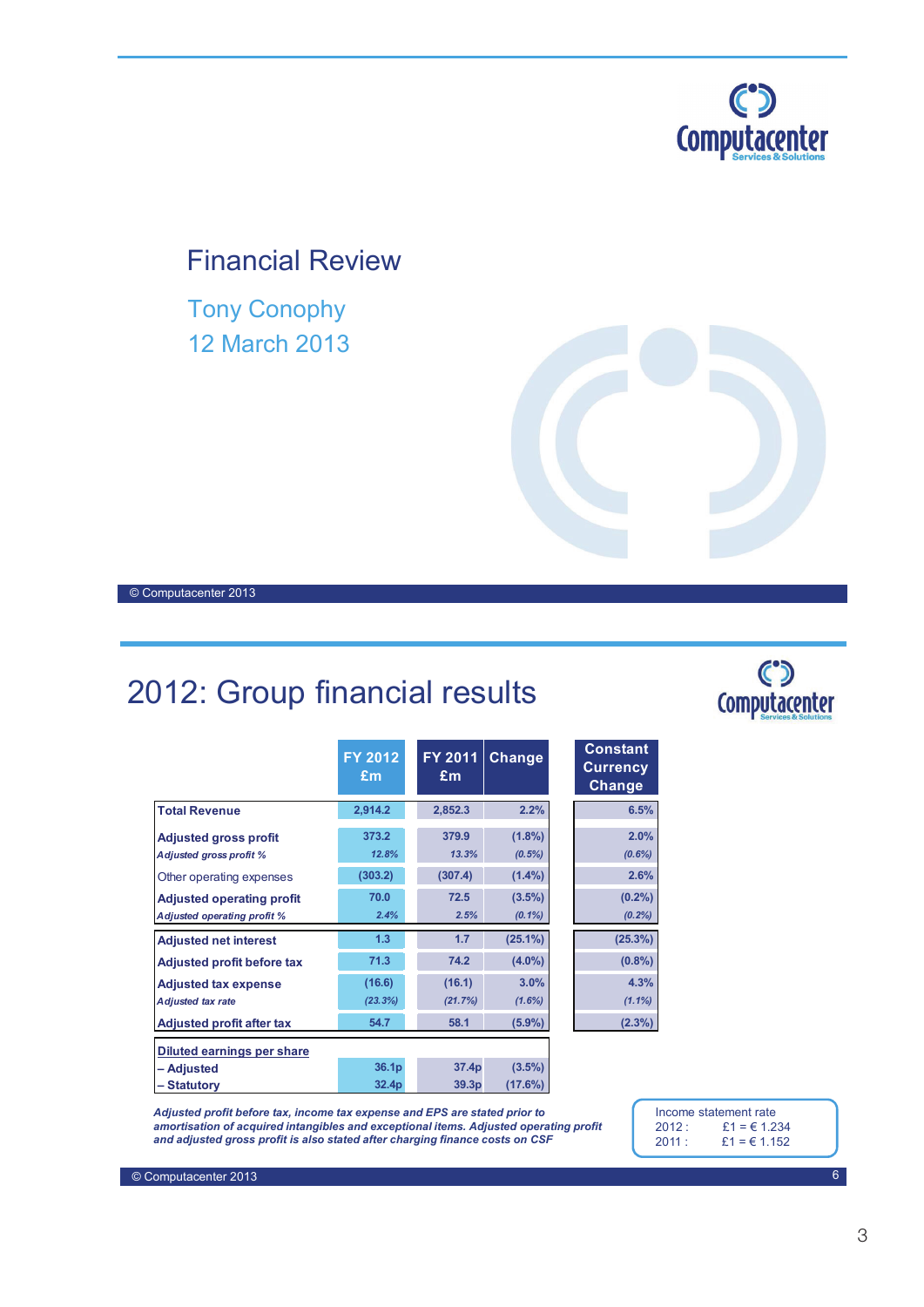## 2012: Results by segment



|                                  | As reported    |         |            | In constant currency |         |            |
|----------------------------------|----------------|---------|------------|----------------------|---------|------------|
|                                  | <b>FY 2012</b> | FY 2011 | Change     | <b>FY 2012</b>       | FY 2011 | Change     |
|                                  | £m             | £m      | $\%$       | £m                   | £m      | $\%$       |
| <b>Revenue</b>                   |                |         |            |                      |         |            |
| <b>UK</b>                        | 1,195.6        | 1,102.2 | 8.5%       | 1,195.6              | 1,102.2 | 8.5%       |
| Germany                          | 1.193.8        | 1,228.6 | $(2.8\%)$  | 1.193.8              | 1.146.9 | 4.1%       |
| France                           | 479.3          | 478.6   | 0.2%       | 479.3                | 446.8   | 7.3%       |
| <b>Belgium</b>                   | 45.5           | 43.0    | 5.8%       | 45.5                 | 40.1    | 13.4%      |
| <b>Total Group</b>               | 2,914.2        | 2,852.3 | 2.2%       | 2,914.2              | 2,736.0 | 6.5%       |
| <b>Adjusted operating profit</b> |                |         |            |                      |         |            |
| <b>UK</b>                        | 52.2           | 37.3    | 40.2%      | 52.2                 | 37.3    | 40.2%      |
| Germany                          | 11.6           | 27.7    | $(58.0\%)$ | 11.6                 | 25.9    | $(55.0\%)$ |
| France                           | 4.3            | 6.0     | $(28.8\%)$ | 4.3                  | 5.6     | (23.7%)    |
| <b>Belgium</b>                   | 1.9            | 1.6     | 21.2%      | 1.9                  | 1.5     | 29.8%      |
| <b>Total Group</b>               | 70.0           | 72.5    | $(3.5\%)$  | 70.0                 | 70.2    | (0.2% )    |

**Revenue growth in all segments in constant currency in both Supply Chain and Services**

- **Services growth of 12.7 per cent in constant currency for the Group**
- **Excellent profit growth in UK, due to new services contracts taken on well**
- **Poor contract take-ons in Germany offset profitability gains in the UK**
- **France down due to tough market conditions in H1, and workload strain (integrating**
- **acquisitions, relocation of offices and warehouse, preparing for ERP)**

© Computacenter 2013

# Group EBIT Walk (in constant currency)



8

7

 $\mathbf C$ Computacenter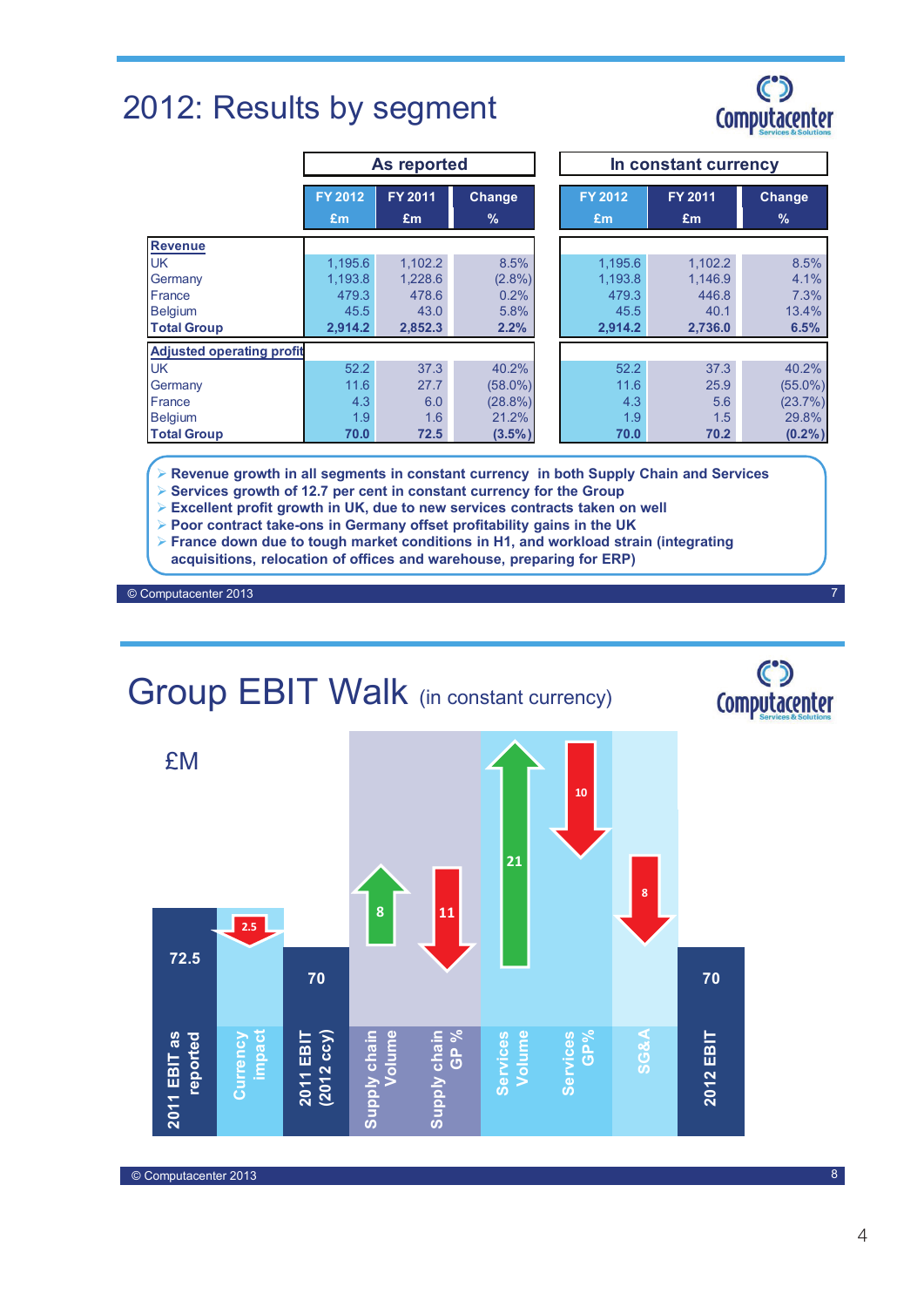## 2012: reconciliation to statutory results



|                                                                   |                        | FY 2012 FY 2011        | <b>Change</b>          |                                                                                            |
|-------------------------------------------------------------------|------------------------|------------------------|------------------------|--------------------------------------------------------------------------------------------|
|                                                                   | Em                     | £m                     | ℅                      | $\triangleright$ Exceptional items in 2012 in                                              |
| <b>Adjusted profit before tax</b>                                 | 71.3                   | 74.2                   | $-4.0%$                | operating profit relate to<br>property relocations in France                               |
| Amortisation of acq. intangibles<br><b>Exceptional items</b>      | (2.6)<br>(3.9)         | (2.0)<br>(0.1)         | 31.3%<br>n/a           | and RDC, and, in addition in H2,<br>redundancy costs to reduce the<br>cost base in Germany |
| <b>Statutory profit before tax</b>                                | 64.8                   | 72.1                   | $-10.1%$               |                                                                                            |
| <b>Adjusted tax expense</b><br><b>Adjusted tax %</b>              | (16.6)<br>23.3%        | (16.1)<br>21.7%        | 3.0%<br>1.6%           | $\triangleright$ Exceptional tax items in 2011 to<br>remove the impact of the              |
| Exceptional tax items<br>Tax on exceptional items                 | 0.0<br>0.4             | 4.4<br>0.2             | n/a<br>n/a             | exceptional revaluation of<br>deferred tax assets for future                               |
| Tax on amort'n of acq. intangibles<br>Income tax expense<br>Tax % | 0.5<br>(15.7)<br>24.2% | 0.4<br>(11.1)<br>15.4% | 24.3%<br>41.3%<br>8.8% | loss utilisation in Germany and<br><b>France</b>                                           |
| <b>Statutory profit after tax</b>                                 | 49.1                   | 61.0                   | $-19.5%$               | > Adjusted tax rate higher in 2012,<br>due to higher mix of earnings                       |
|                                                                   |                        |                        |                        | from UK                                                                                    |

 **Increased amortisation from acquired intangibles arises from acquisitions in the prior year**



2009 2010 2011 2012

© Computacenter 2013

# Cash position has remained strong in the past year



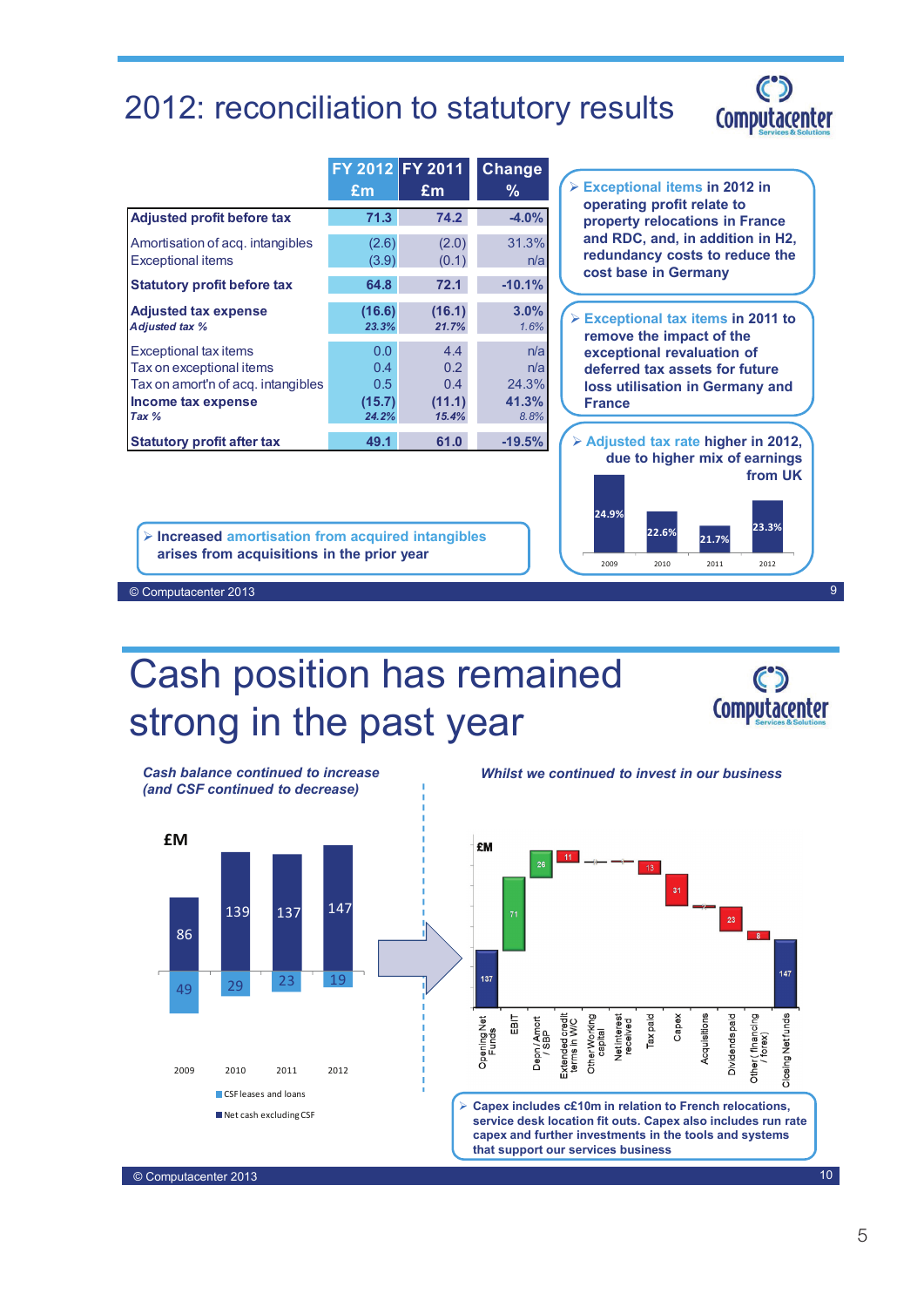# Financial returns remain strong, but impacted by Germany



11

**Computacenter** 





*costs included in cost of goods sold*

*\* ROCE is defined as adjusted operating profit divided by net assets excluding net cash before customer-specific financing*

 **Reduction in services gross margins in Germany from poor take-ons have reduced the margin return in 2012** 

- **Operating profit % has reduced slightly from 2.5% in 2011 to 2.4% in 2012, but is diluted by supply chain revenues, which are typically "pass through"**
- **Operating profit when expressed as a % of "net revenue" (excluding pass through product) has also reduced to 6.3% (2011: 6.9%)**
- **Despite a lower level of profitability, return on capital employed of 25% has been achieved**

© Computacenter 2013

# FY12 modelling considerations

| <b>Net interest</b>                                   | • No material changes expected                                                                                                                                                                                                                                                                                        |
|-------------------------------------------------------|-----------------------------------------------------------------------------------------------------------------------------------------------------------------------------------------------------------------------------------------------------------------------------------------------------------------------|
| <b>Tax</b>                                            | • Dependant on mix in earnings as we utilise losses in European<br>operations. As the share of profits generated from the UK<br>increased in 2012, adjusted tax rate increased in 2012<br>• Tax rate is normally expected at around 22%, with the tax rate<br>expectations lowering as UK corporation tax rate reduce |
| <b>Exceptional</b>                                    | . All property move costs have been fully incurred in 2012, and will<br>not repeat<br>. As ERP benefits start being realised, we expect to incur some<br>exceptional costs in 2013                                                                                                                                    |
| <b>Capital expenditure</b>                            | • 2012 capex was unusually high due to property relocations<br>• Typically non CSF capex is circa £20-25m pa, approximately 50%<br>run-rate capex, and 50% discretionary (e.g. investments in ERP,<br>customer-facing datacentres and support systems)                                                                |
| <b>Depreciation &amp;</b><br><b>Amortisation</b>      | • Excluding amortisation on acquired intangibles, the underlying<br>charge will increase circa £0.7m in 2013 due to full year of ERP<br>depreciation and amortisation in France                                                                                                                                       |
| <b>Dividends</b>                                      | • Our dividend policy is to set dividends to maintain a dividend cover<br>of 2 – 2.5 times (2.3 times in 2012 and 2.5 times in 2011)                                                                                                                                                                                  |
| <b>Capital structure &amp;</b><br><b>acquisitions</b> | . Given the strong level of net funds in the business, we will review<br>our capital structure during 2013                                                                                                                                                                                                            |
| © Computacenter 2013                                  |                                                                                                                                                                                                                                                                                                                       |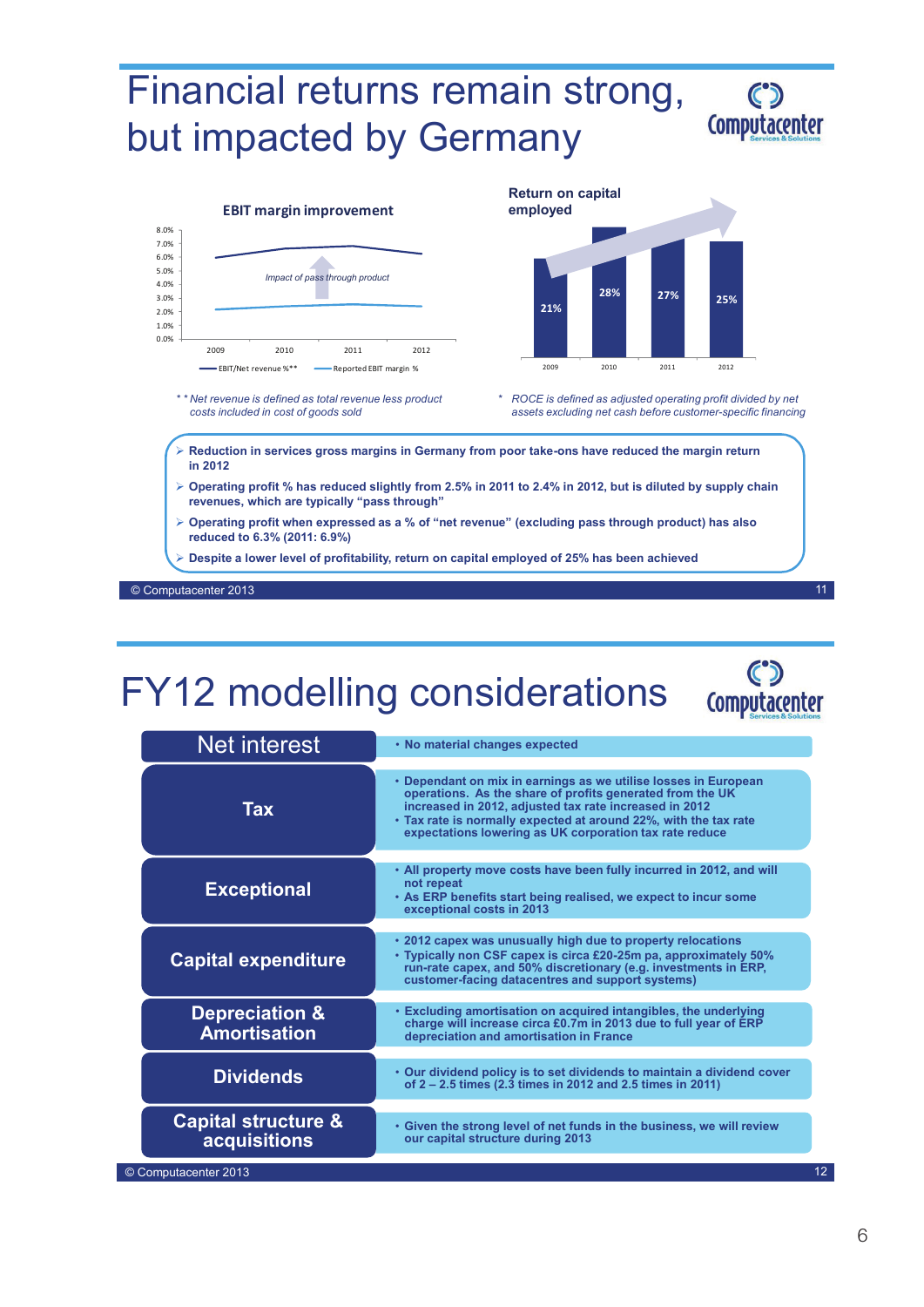# Financial summary



- Revenue growth in all territories
- **▶ Operating profit** 
	- $\triangleright$  Reduction of 3.5%, or 0.2% in constant currency
	- Increase in the UK, over 50% of our gross profit now earned from services
	- $\triangleright$  Reduction in Germany (poor business take-on) and France (full agenda)
- Increased tax rate from lower mix of overseas earnings
- Increased dividend to 15.5p per share  $(2011: 15.0p)$
- $\triangleright$  Strong cash generation, with underlying improvement in excess of £20 million over the course of 2012
- $\triangleright$  Cash return up to £75 million, in addition to the normal dividend, to shareholders during the course of 2013

© Computacenter 2013



13

## Operating Review

Mike Norris 12 March 2013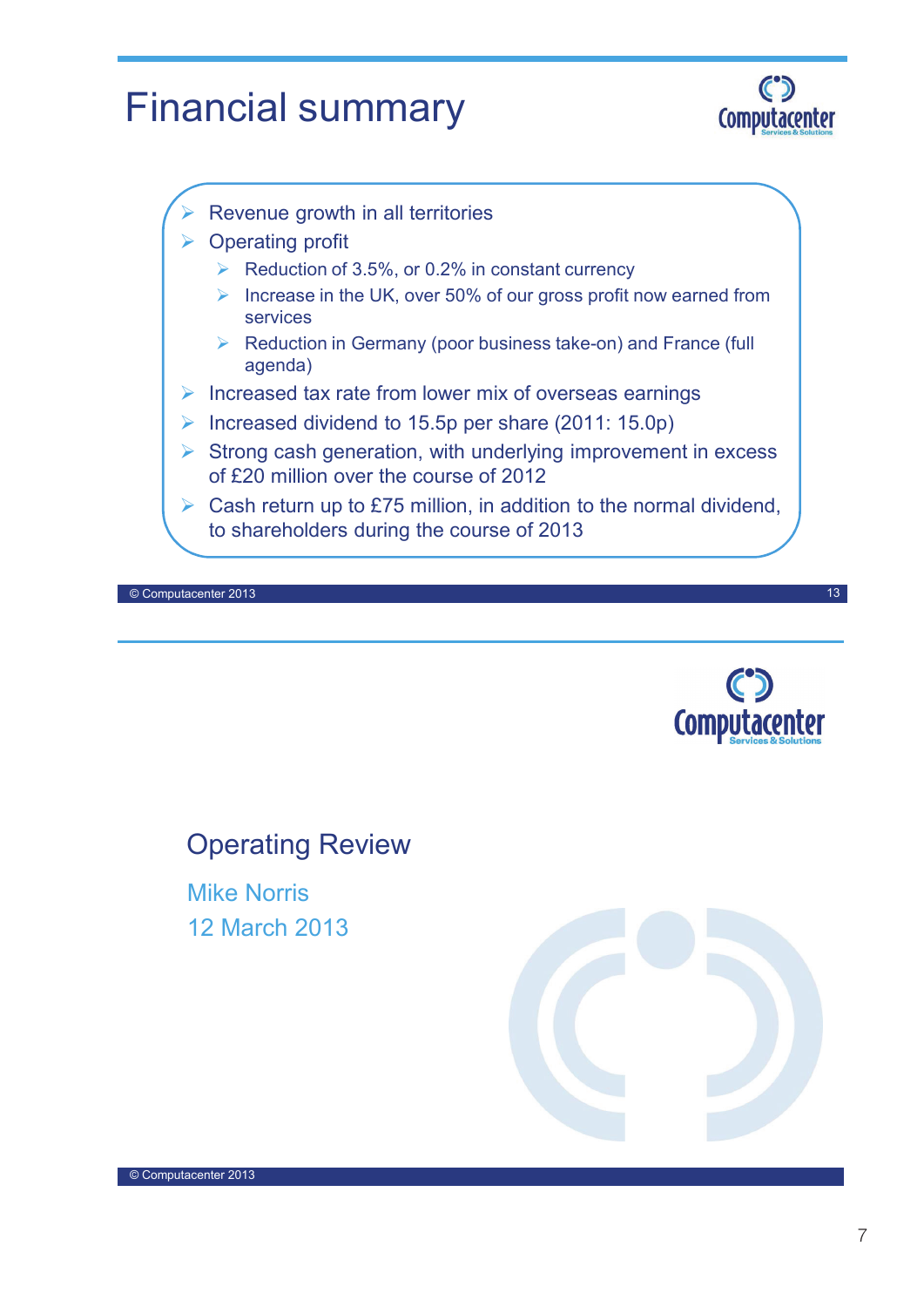

Trend to selective outsourcing

© Computacenter 2013

16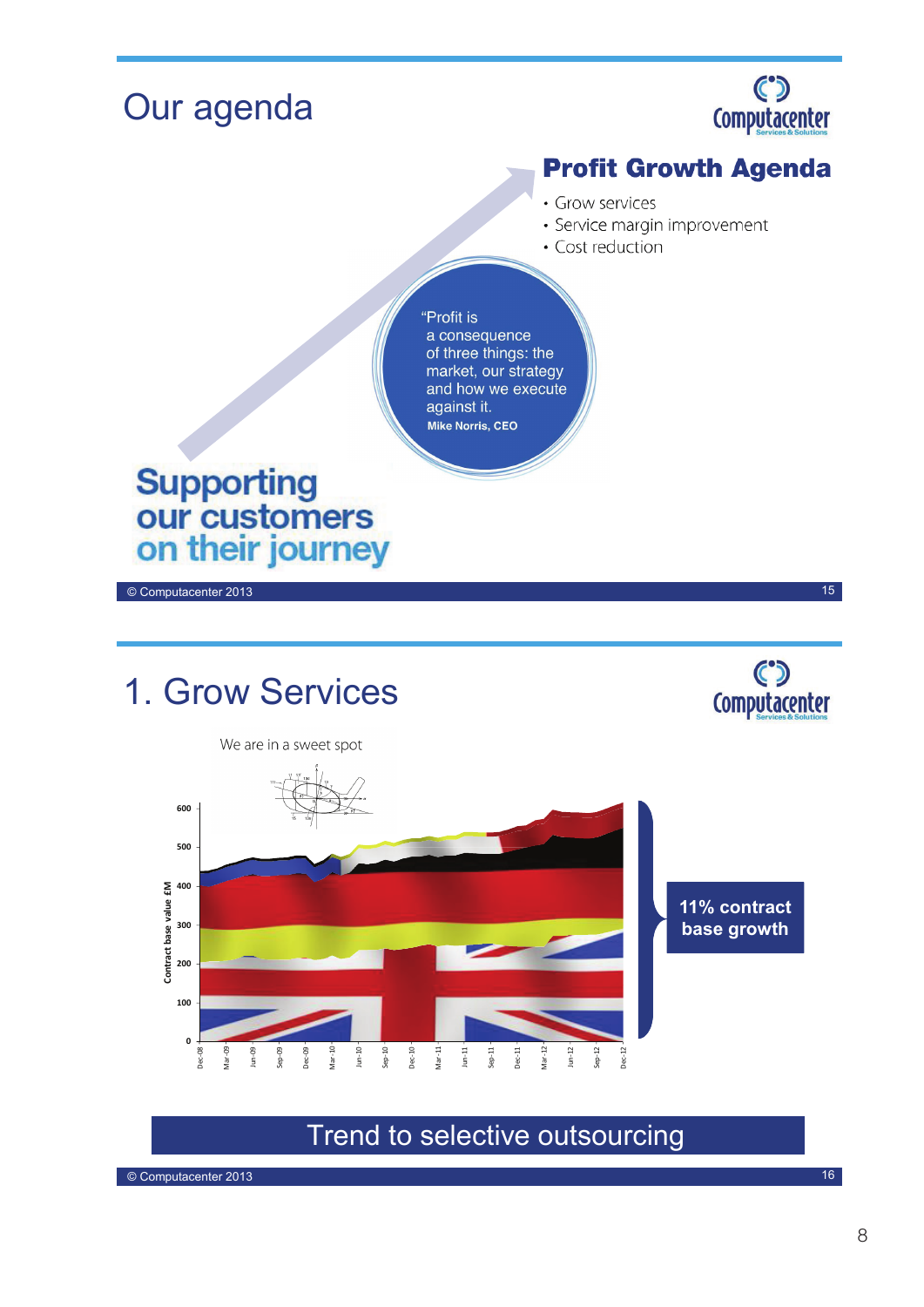## 2. Service margin improvement





#### **What happens when we get business take on...**

## 3. Cost savings



## Impact from our ERP implementation

Amortisation & depreciation increases as our countries go live on our new ERP system



But the long term benefits to the Group are significant…

- **Introduce a clear control structure for the Computacenter operating model**
- **Lower cost through increased automation, greater use of central resources, internal benchmarking etc.**
- **Improved risk management & controls on inventory, debtors etc.**
- **Enhanced acquisition integration capability**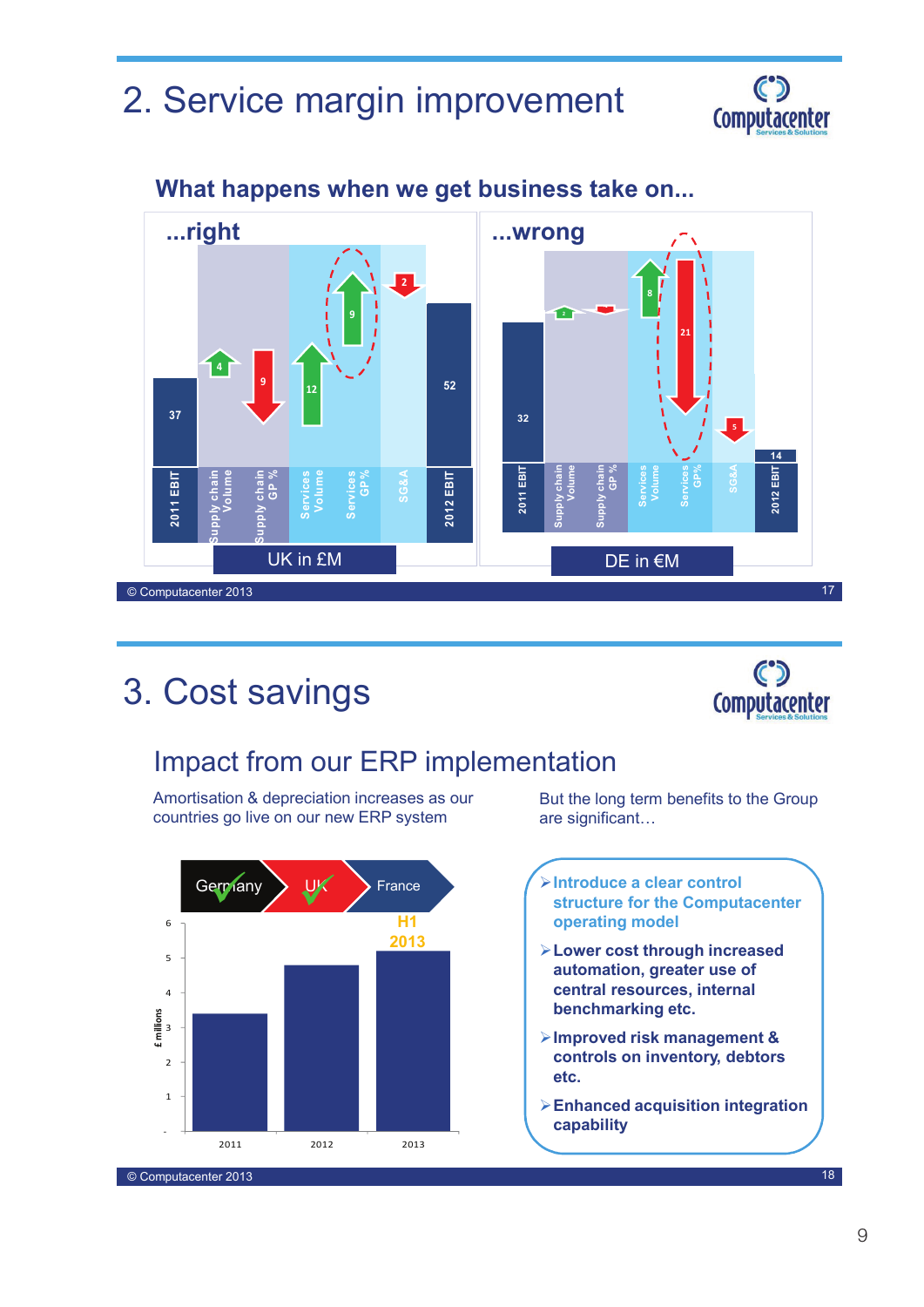## Group Operating Model



© Computacenter 2013

## UK highlights

- Significant growth of 8.5% despite some difficult sectors
- Strong services growth of 15.3% in a market with modest growth
- Services gross margin is now greater than 50% of the total
- Ranked No1 within the KPMG UK outsourcing provider survey
- Supply chain growth due to new services customers
- Incremental opportunities from the demise of 2e2





© Computacenter 2013

#### $\mathbf C$ **Computacenter**

19

 $\mathbf C$ **Computacenter**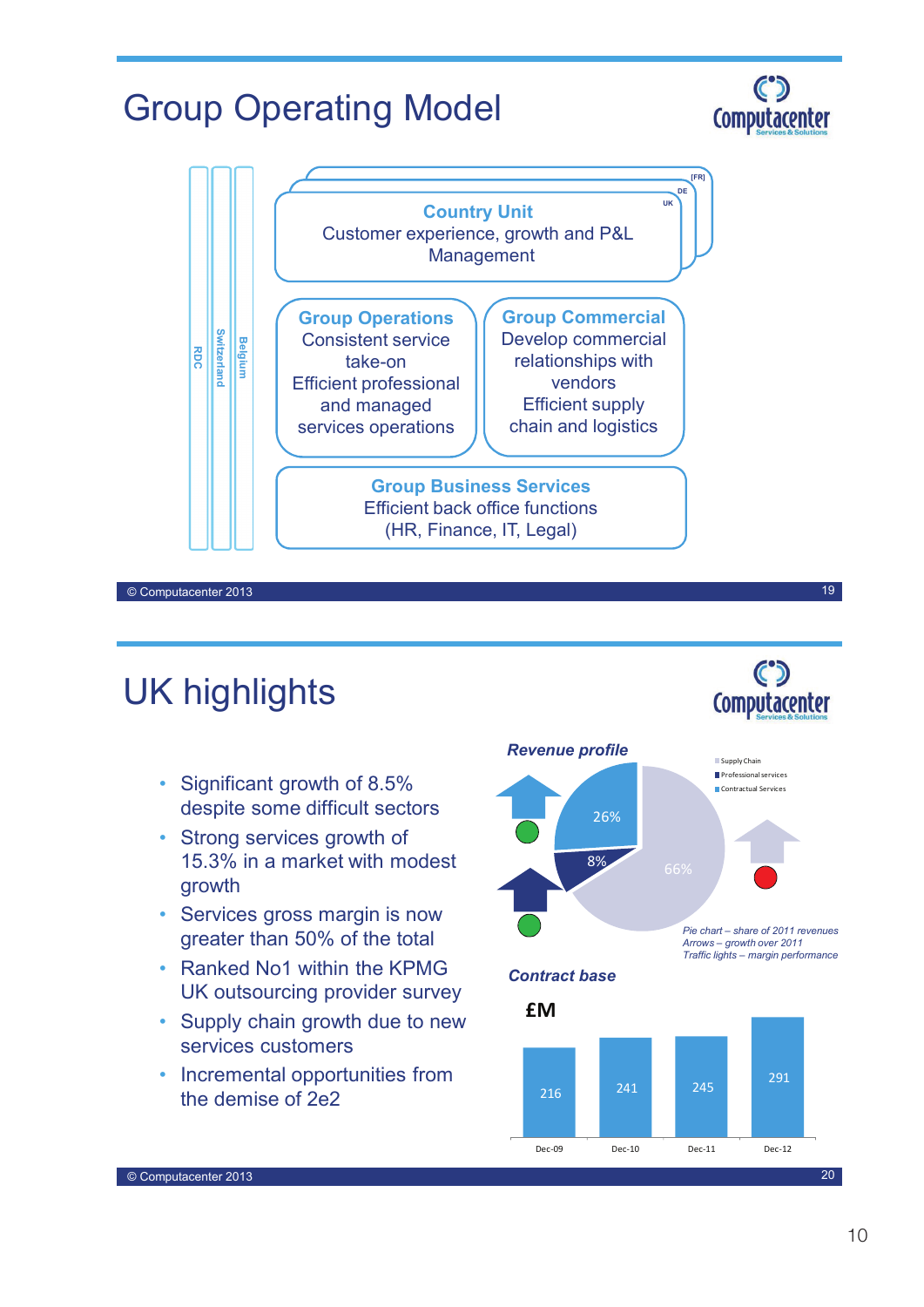## DE highlights

- Services revenue growth of 8.7% due to contract services wins in 2011
- Poor contracting and business take-on led to significant losses in new contracts
- Introduction of new take-on processes directly aligned to those used in the UK
- Supply chain growth of 2% on a very strong 2011
- Cost reduction programme from mid Q2 2012



*Contract base*



© Computacenter 2013

## FR highlights

- Stronger second half performance after weak market conditions in H1
- Services revenue growth of 18.7% presented some challenges
- Top Info now fully integrated
- Relocation of HQ and logistics facilities complete
- Preparing for Group ERP in Q2 2013

#### *Revenue profile*



*Arrows – growth over 2011 Traffic lights – margin performance*

*Contract base*



© Computacenter 2013



 $\mathbf{C}$ Computacenter

 $\mathbf C$ Computacenter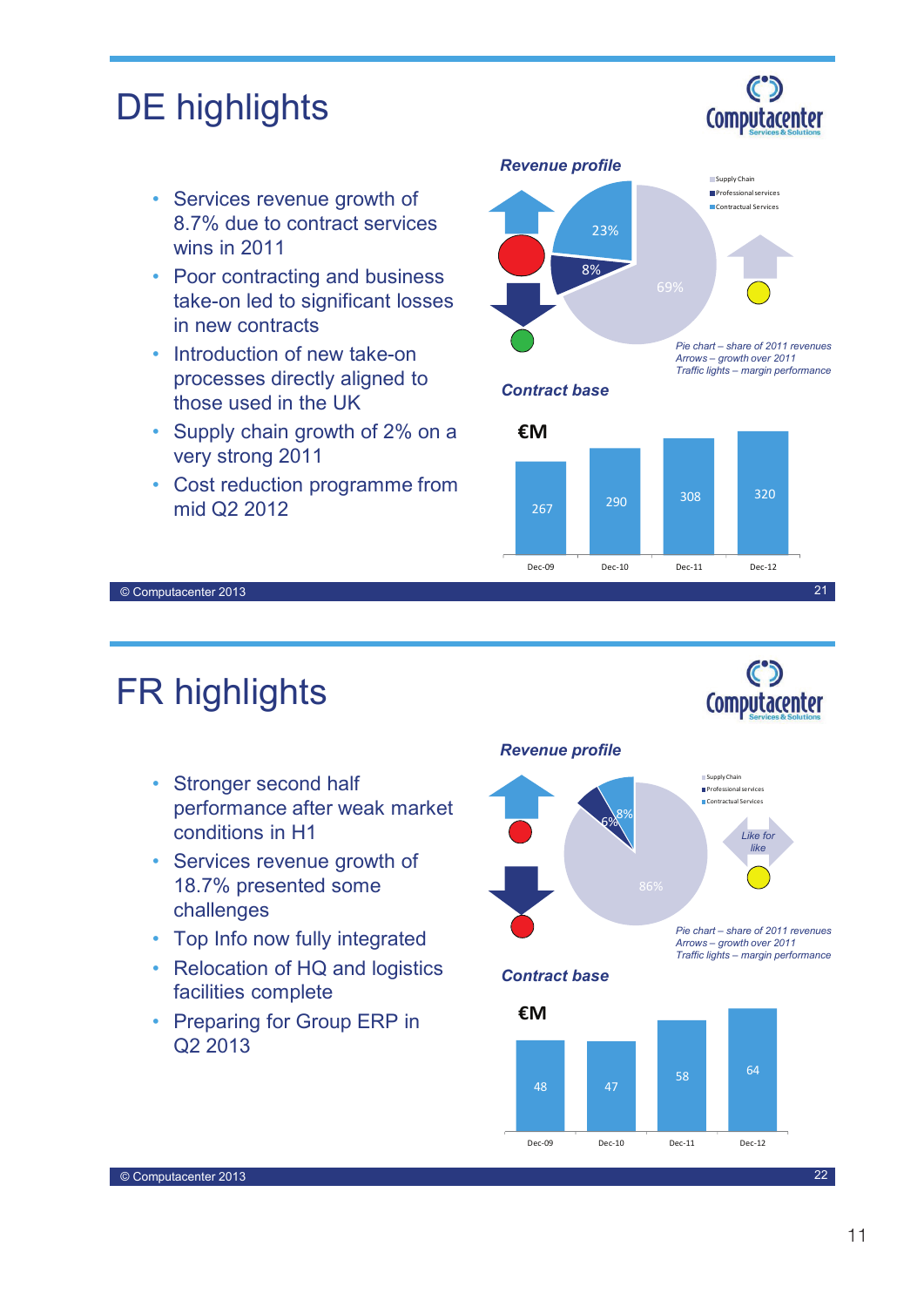

- $\triangleright$  Our new business pipeline in the UK is significant and will bring growth prospects for 2014 and beyond
- $\triangleright$  We look forward with confidence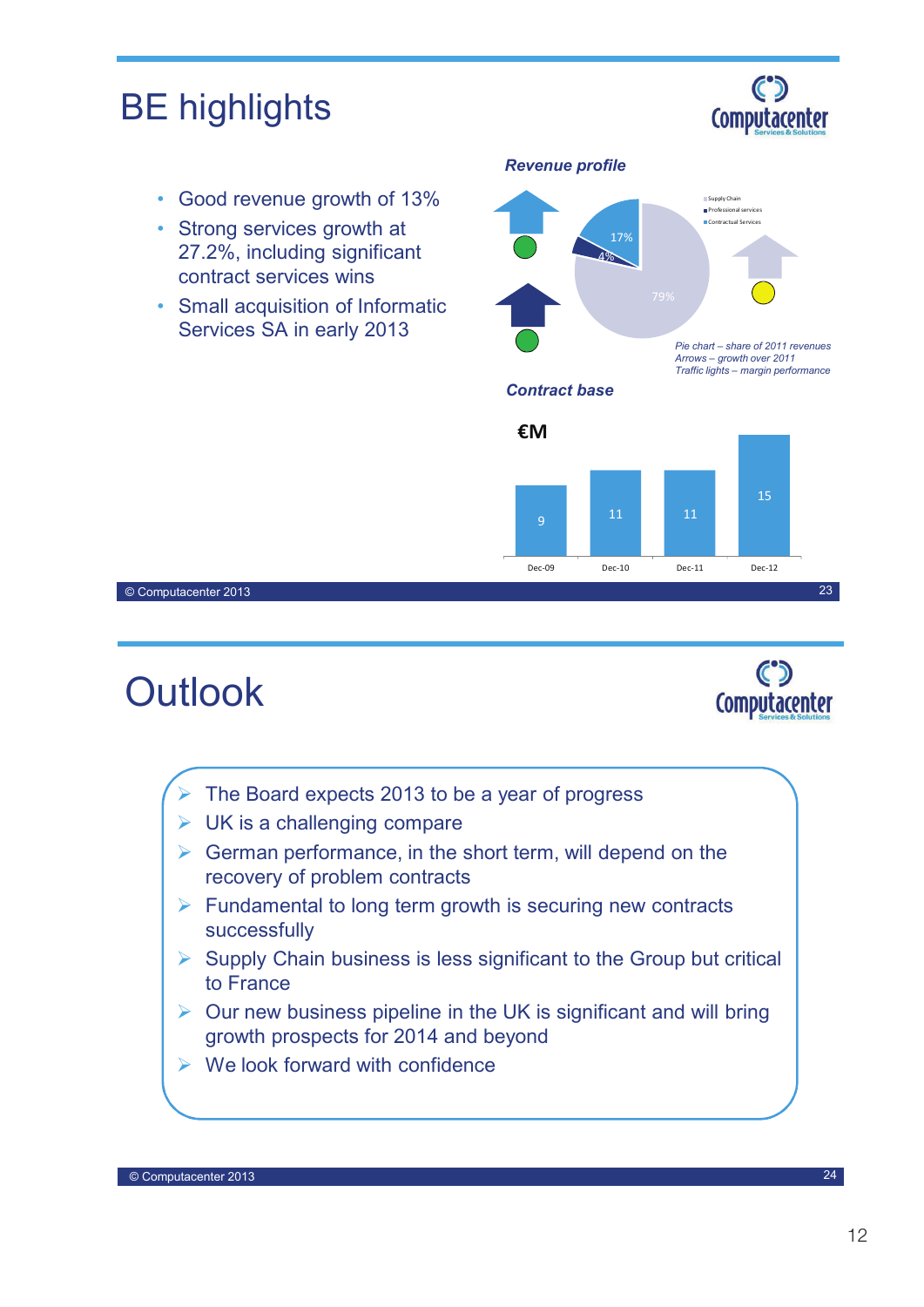

2012 Full Year Results

Mike Norris 12 March 2013



© Computacenter 2013

Appendix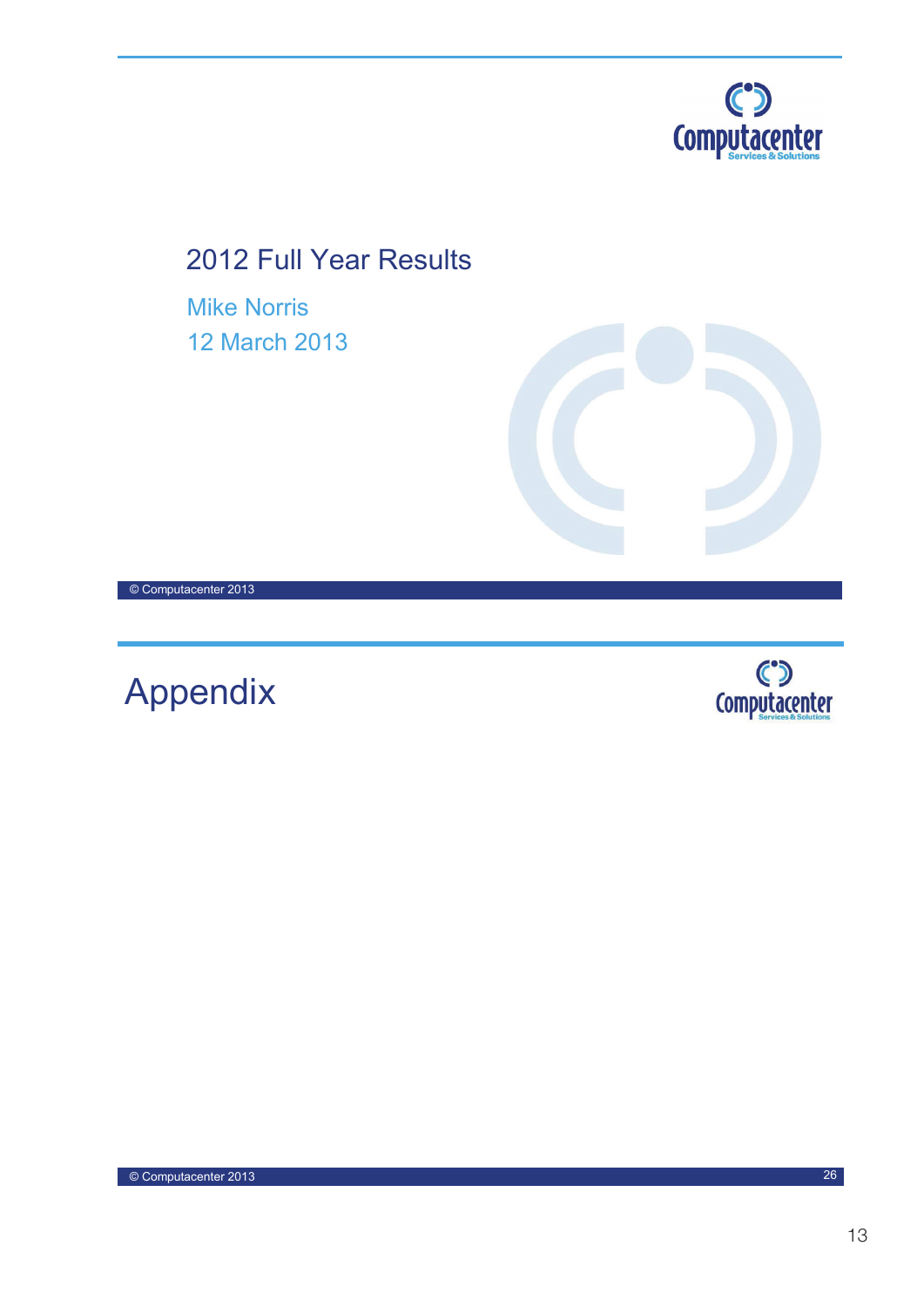



27

**Computacenter** 

#### **Adjusted results**

- PBT and EPS are adjusted for exceptional items and amortisation on acquired intangibles
- Operating profit is stated after charging finance costs on CSF, and excludes the transfer of internal ERP implementation costs between segments

#### **Customer-specific financing ("CSF")**

- Finance costs for CSF are charged after operating profit for statutory purposes
- These costs are considered to be contract specific costs, and operating profit is adjusted to charge for these costs
- Net finance costs are also adjusted in this presentation

#### **Net funds**

- Net funds prior to CSF is monitored internally by the Group
- Included in this measure are current asset investments, where the group deposits cash, access to which is subject to a notice period
- Statutory net funds includes future obligations for CSF, that are covered by future income streams
- All CSF facilities are committed

© Computacenter 2013

Constant Ccy Growth

## Sources of revenue:

% change by revenue type



Services Services





**UK**

#### **France**

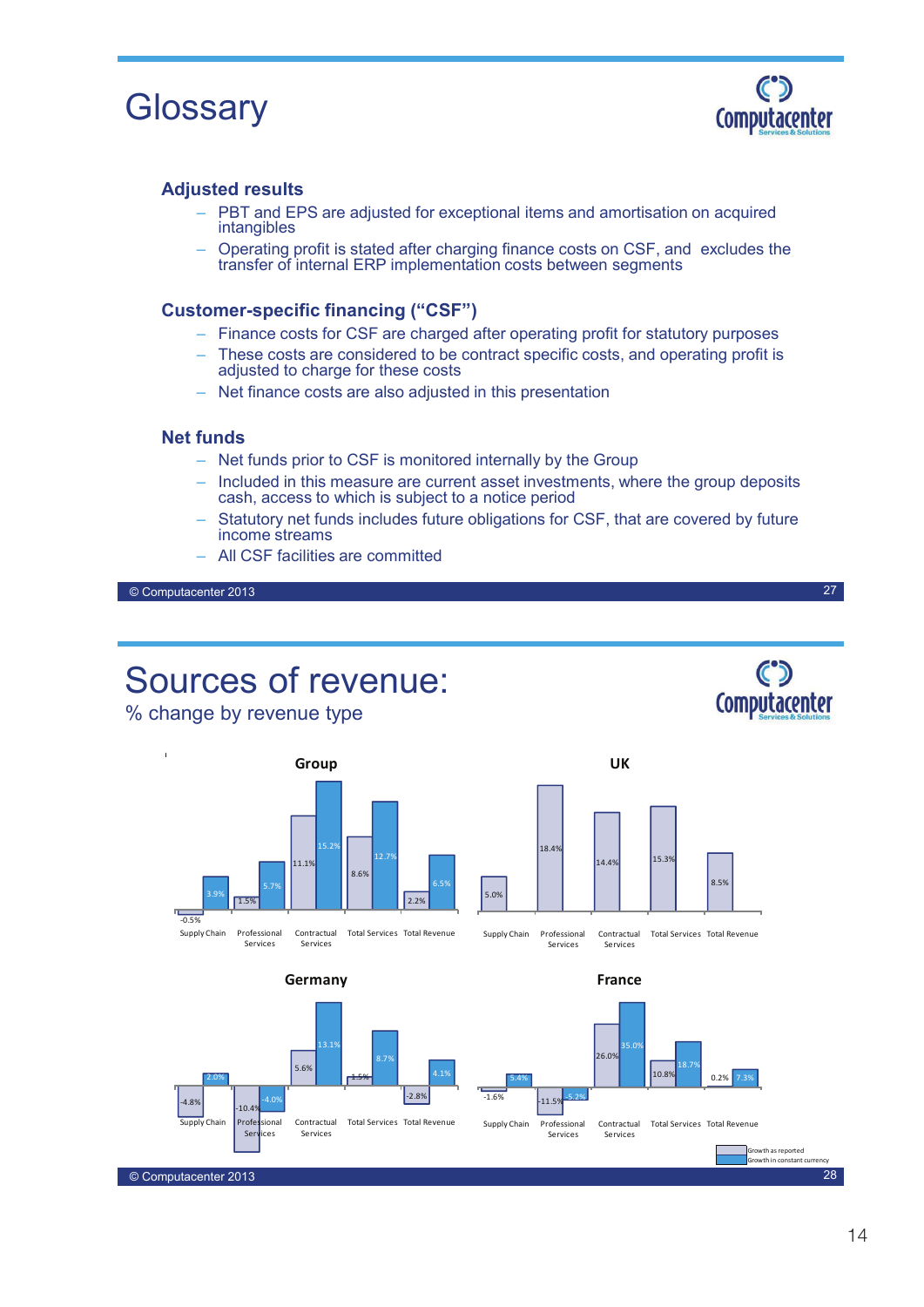## UK – income statement

# C°

|                                  | <b>FY 2012</b>        | <b>FY 2011</b>     | <b>Change</b>  |
|----------------------------------|-----------------------|--------------------|----------------|
|                                  | £m                    | £m                 | $\frac{9}{6}$  |
| <b>Revenue</b>                   | 1,195.6               | 1,102.2            | 8.5%           |
| <b>Adjusted gross profit</b>     | 183.9<br>15.4%        | 167.3<br>15.2%     | 9.9%<br>0.2%   |
| <b>SG&amp;A</b>                  | (131.7)<br>$(11.0\%)$ | (130.0)<br>(11.8%) | 1.3%<br>0.8%   |
| <b>Adjusted operating profit</b> | 52.2<br>4.4%          | 37.3<br>3.4%       | 40.2%<br>1.0%  |
| Headcount: *                     |                       |                    |                |
| <b>Direct</b><br><b>Indirect</b> | 4,059<br>1,335        | 3,688<br>1,351     | 10.1%<br>(1.2% |
| * period end headcount           |                       |                    |                |

*Includes approximate reclassification of £3m of costs (approximately 65 heads) from SG&A to gross profit (services)*

© Computacenter 2013

C°D<br>Computacenter UK EBIT Walk £M **2 9 4 9 52 12 37**Supply chain<br>GP % **Supply chain Supply chain**  Services<br>Volume **Services Services**  Services<br>GP% **SG&A** EBIT y chain 2012 EBIT **2011 EBIT Volume 2012 EBIT** 2011 ္တြ

*Includes approximate reclassification of £3m of costs from SG&A to gross profit (services)*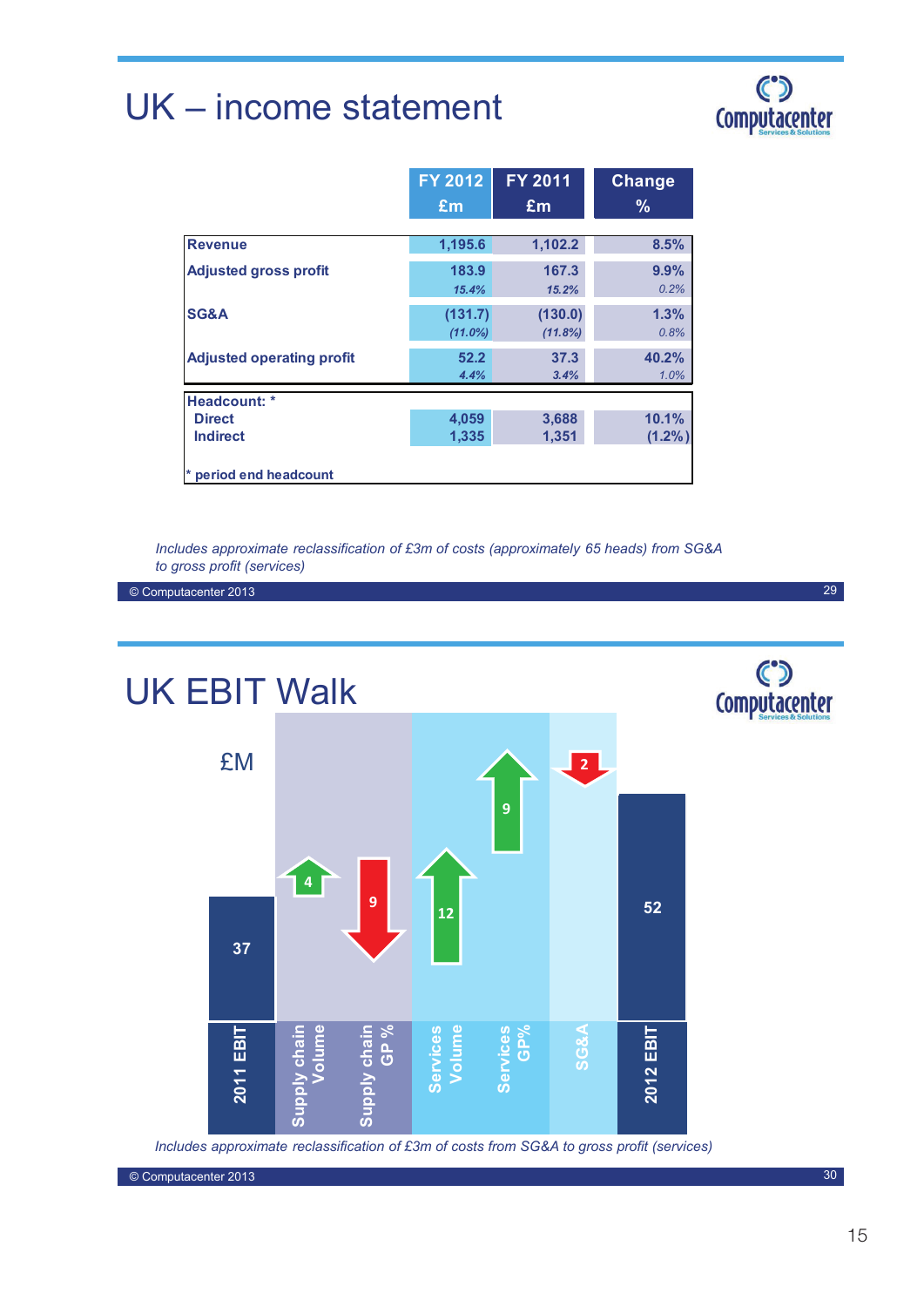## Germany – income statement



31

|                                  |                       | <b>Reported</b>       |                      |                      | In local currency   |                     |  |
|----------------------------------|-----------------------|-----------------------|----------------------|----------------------|---------------------|---------------------|--|
|                                  | FY 2012<br>Em         | FY 2011<br>£m         | Change<br>%          | <b>FY 2012</b><br>€m | FY 2011<br>€m       | <b>Change</b><br>%  |  |
| <b>Revenue</b>                   | 1,193.8               | 1,228.6               | (2.8%)               | 1,473.1              | 1,415.3             | 4.1%                |  |
| <b>Adjusted gross profit</b>     | 137.0<br>11.5%        | 157.4<br>12.8%        | $(12.9\%)$<br>(1.3%) | 169.0<br>11.5%       | 181.3<br>12.8%      | $-6.7%$<br>$-1.3%$  |  |
| <b>Other operating expenses</b>  | (125.4)<br>$(10.5\%)$ | (129.6)<br>$(10.6\%)$ | $(3.3\%)$<br>0.1%    | (154.7)<br>$-10.5%$  | (149.3)<br>$-10.6%$ | 3.6%<br>0.1%        |  |
| <b>Adjusted operating profit</b> | 11.6<br>1.0%          | 27.7<br>2.3%          | $(58.0\%)$<br>(1.3%) | 14.4<br>1.0%         | 31.9<br>2.3%        | $-55.0%$<br>$-1.3%$ |  |
| Headcount: *                     |                       |                       |                      |                      |                     |                     |  |
| <b>Direct</b><br><b>Indirect</b> | 3,880<br>1,344        | 3,526<br>1,292        | 10.0%<br>$4.0\%$     |                      |                     |                     |  |
| * period end headcount           |                       |                       |                      |                      |                     |                     |  |

|            | <b>Reported</b> |               | In local currency |              |               |  |  |
|------------|-----------------|---------------|-------------------|--------------|---------------|--|--|
| 012        | FY 2011         | <b>Change</b> | FY 2012           | FY 2011      | <b>Change</b> |  |  |
| 'n         | £m              | $\%$          | €m                | $\epsilon$ m | $\%$          |  |  |
| 193.8      | 1,228.6         | $(2.8\%)$     | 1,473.1           | 1,415.3      | 4.1%          |  |  |
| 137.0      | 157.4           | $(12.9\%)$    | 169.0             | 181.3        | $-6.7%$       |  |  |
| 11.5%      | 12.8%           | (1.3%)        | 11.5%             | 12.8%        | $-1.3%$       |  |  |
| 125.4)     | (129.6)         | $(3.3\%)$     | (154.7)           | (149.3)      | 3.6%          |  |  |
| $(10.5\%)$ | (10.6%)         | 0.1%          | $-10.5%$          | $-10.6%$     | 0.1%          |  |  |
| 11.6       | 27.7            | $(58.0\%)$    | 14.4              | 31.9         | $-55.0%$      |  |  |
| 1.0%       | 2.3%            | (1.3%)        | 1.0%              | 2.3%         | $-1.3%$       |  |  |

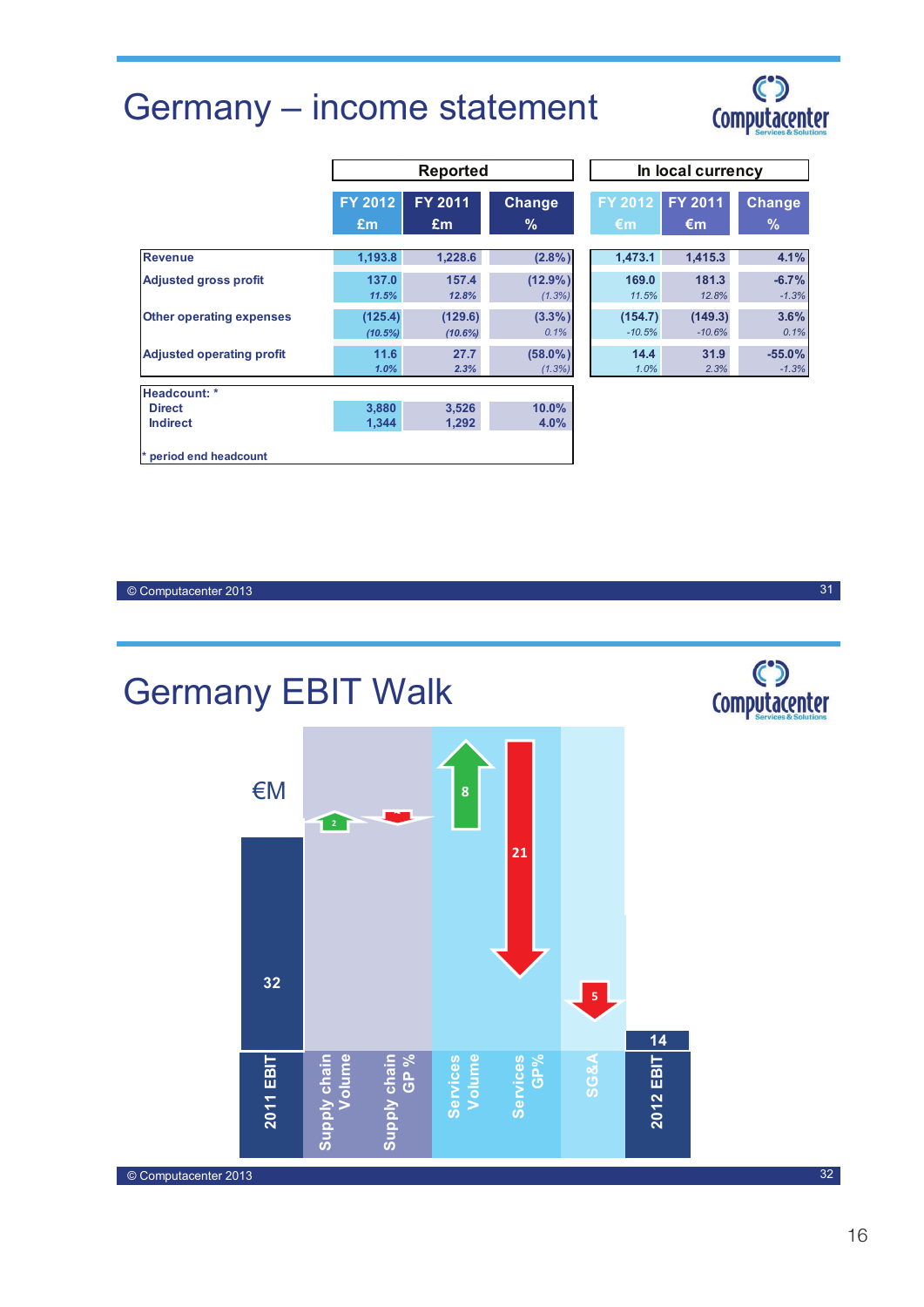## France – income statement



|                                  |                     | <b>Reported</b>          |                        |                    | In local currency |                  |
|----------------------------------|---------------------|--------------------------|------------------------|--------------------|-------------------|------------------|
|                                  | <b>FY 2012</b>      | FY 2011<br><b>Change</b> |                        | FY 2012            | FY 2011           | <b>Change</b>    |
|                                  | Em                  | Em                       | $\%$                   | €m                 | €m                | $\%$             |
| <b>Revenue</b>                   | 479.3               | 478.6                    | 0.2%                   | 591.5              | 551.3             | 7.3%             |
| <b>Adjusted gross profit</b>     | 47.3<br>9.9%        | 50.6<br>10.6%            | $(6.6\%)$<br>$(0.7\%)$ | 58.4<br>9.9%       | 58.3<br>10.6%     | 0.1%<br>$-0.7%$  |
| <b>Other operating expenses</b>  | (43.0)<br>$(9.0\%)$ | (44.7)<br>(9.3%)         | $(3.6\%)$<br>0.4%      | (53.1)<br>$-9.0\%$ | (51.4)<br>$-9.3%$ | 3.2%<br>0.4%     |
| <b>Adjusted operating profit</b> | 4.3<br>0.9%         | 6.0<br>1.3%              | 28.8%<br>$(0.4\%)$     | 5.3<br>0.9%        | 6.9<br>1.3%       | 23.7%<br>$-0.4%$ |
| Headcount *:                     |                     |                          |                        |                    |                   |                  |
| <b>Direct</b><br><b>Indirect</b> | 1.352<br>478        | 1.150<br>484             | 17.6%<br>$(1.2\%)$     |                    |                   |                  |
| * period end headcount           |                     |                          |                        |                    |                   |                  |

© Computacenter 2013

© Computacenter 2013

France EBIT Walk

| €M             | $\overline{\mathbf{c}}$       | $\mathbf{1}$           | 3                  | 4                      |                 |           |
|----------------|-------------------------------|------------------------|--------------------|------------------------|-----------------|-----------|
| $\overline{7}$ |                               |                        |                    |                        | $\overline{2}$  | 5         |
|                |                               |                        |                    |                        |                 |           |
| 2011 EBIT      | Volume<br><b>Supply chain</b> | $GP$ %<br>Supply chain | Volume<br>Services | GP%<br><b>Services</b> | <b>SG&amp;A</b> | 2012 EBIT |

C°D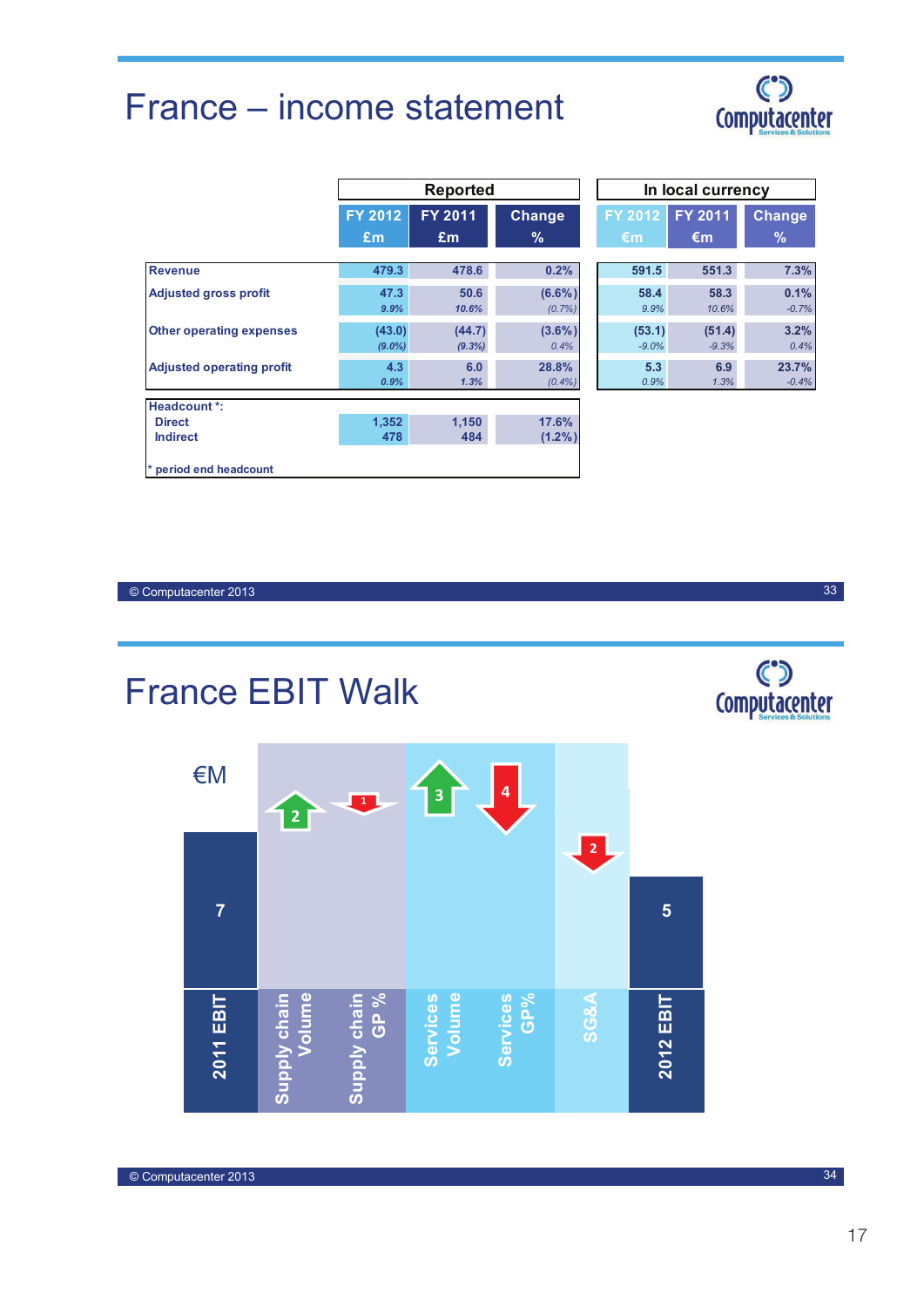## Net funds improved in the year



|                               | <b>Dec 12</b> | <b>Dec 11</b>  | <b>Change</b> |
|-------------------------------|---------------|----------------|---------------|
|                               | £m            | E <sub>m</sub> | £m            |
| Cash and cash equivalents     | 137.5         | 126.8          | 10.7          |
| Current asset investment      | 10.0          | 10.0           | 0.0           |
| <b>Bank loans</b>             | (0.1)         | 0.0            | (0.1)         |
| <b>Net funds prior to CSF</b> | 147.3         | 136.8          | 10.5          |
| <b>Finance leases</b>         | (18.0)        | (21.6)         | 3.6           |
| Other loans                   | (0.7)         | (1.5)          | 0.8           |
| <b>Total CSF</b>              | (18.7)        | (23.1)         | 4.4           |
| Net cash / (debt)             | 128.6         | 113.6          | 15.0          |

 **The Group's primary measure when managing the business is net funds pre CSF.**

- **Cash has improved by £10.7 million, with a further underlying improvement of £11.0 million following a decrease in the impact of extended credit terms with a significant vendor from £45 million to £34 million.**
- **Underlying working capital was broadly flat, with a further £31 million of capex reinvested into the business, and £23 million paid in dividends.**

© Computacenter 2013

## Adjusted cash flow

|                                                                                                           | FY 2012 FY 2011 |                           |
|-----------------------------------------------------------------------------------------------------------|-----------------|---------------------------|
|                                                                                                           | £m              | $\mathbf{f}_{\mathbf{m}}$ |
| <b>Adjusted operating profit</b>                                                                          | 70.0            | 72.5                      |
| Adjustments to reconcile Group adjusted operating profit<br>to net cash inflows from operating activities |                 |                           |
| Depreciation and amortisation                                                                             | 24.3            | 20.6                      |
| Share-based payment                                                                                       | 2.2             | 2.5                       |
| Working capital movements                                                                                 | (11.7)          | 0.3                       |
| Other adjustments                                                                                         | $0.4^{\circ}$   | (0.4)                     |
| <b>Adjusted operating cashflow</b>                                                                        | 85.3            | 95.5                      |
| Income taxes paid                                                                                         | (13.1)          | (14.4)                    |
| Net interest received                                                                                     | 1.1             | 1.3                       |
| Capital expenditure and investments                                                                       | (30.8)          | (33.2)                    |
| <b>Acquisitions</b>                                                                                       | (1.9)           | (25.3)                    |
| Equity dividends paid                                                                                     | (23.2)          | (21.2)                    |
| <b>Cash out flow before financing</b>                                                                     | 17.4            | 2.7                       |
| <b>Financing</b>                                                                                          |                 |                           |
| Proceeds from issue of shares                                                                             | 0.1             | 0.0                       |
| Purchase of own shares                                                                                    | (4.8)           | (3.6)                     |
| Change in net debt pre CSF in the period                                                                  | 12.6            | (0.9)                     |
|                                                                                                           |                 |                           |
| Net debt pre CSF at beginning of period                                                                   | 136.8           | 139.4                     |
| Effect of exchange rates on net funds pre CSF                                                             | (2.1)           | (1.8)                     |
| Net debt pre CSF at end of period                                                                         | 147.3           | 136.8                     |

 $\mathbf C$ **Computacenter**